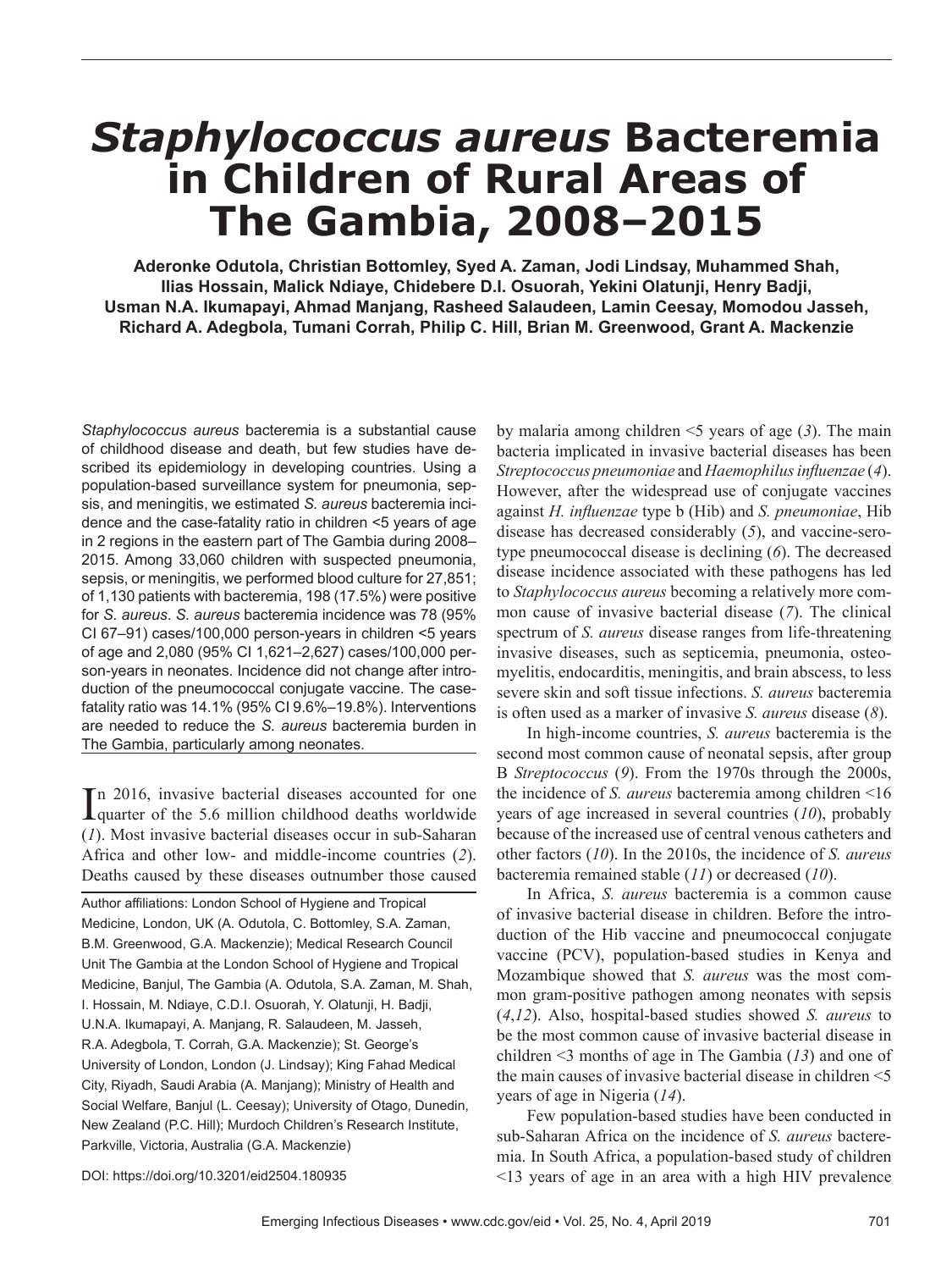## RESEARCH

indicated an incidence of 26 cases/100,000 person-years (*15*). A study in Kenya involving children admitted to a secondary healthcare facility showed an incidence of 27 cases/100,000 person-years in children <5 years of age; the highest incidence was in infants (89 cases/100,000 personyears) (*4*). However, variation in the age groups studied and methods used preclude direct comparison of these studies (*4*,*12*,*13*,*15*). After introduction of the Hib vaccine and before the introduction of PCV, a hospital-based study in The Gambia reported that *S. aureus* was the most common cause of bacteremia (*16*).

Given the paucity of population-based data on the epidemiology of *S. aureus* bacteremia in sub-Saharan Africa, we studied the incidence, clinical characteristics, casefatality rate, and risk factors for *S. aureus* bacteremia in young children in a rural region of The Gambia. We also explored the association of *S. aureus* bacteremia with the introduction of PCV.

#### **Methods**

#### **Study Site and Population**

Surveillance for septicemia, pneumonia, and meningitis was performed among children ≥2 months of age residing in Basse in the Upper River Region of The Gambia through the Basse Health and Demographic Surveillance System (BHDSS) (Figure 1). We established the BHDSS in 2007, and the population in this surveillance area  $(\approx 179,000)$  persons in 2015, 19% <5 years of age) is enumerated every 4 months. The BHDSS is served by 5 satellite clinics and the Basse Health Centre (Basse, The Gambia), a primary and secondary healthcare facility with 25 beds to care for children. During 2011–2015, surveillance was extended to include all residents <5 years of age, and a similar surveillance was set up in the adjacent district of Fuladu West for all residents <5 years of age during a similar time range (2012– 2014) through the Fuladu West Health and Demographic Surveillance System (FWHDSS; Figure 1). The population in Fuladu West is enumerated annually (population 92,464 in 2014, 18% <5 years of age). The FWHDSS is served by Bansang Hospital (Bansang, The Gambia) and 2 satellite clinics. Every resident in the areas surveilled by the BHDSS and FWHDSS was assigned a unique identifier.

The conjugate vaccine for Hib was introduced into the Gambian National Programme on Immunization in 1997, and the vaccine for pneumococcus was introduced in 2009. The 7-valent PCV (PCV7) was replaced by the 13-valent vaccine (PCV13) in 2011. In 2012, vaccine coverage for the third dose of the diphtheria-pertussis-tetanus vaccine in these regions surveilled was 81.7% (*17*). In The Gambia, transmission of *Plasmodium falciparum* is largely restricted to the short rainy season during July–November (*18*).

#### **Surveillance Procedures**

During May 12, 2008–December 31, 2015, nurses screened all children 2–59 months of age who arrived at a health center participating in the surveillance and who had a unique identifier for septicemia, pneumonia, and meningitis, according to standardized criteria (also referred to as referral surveillance) (*19*). Children who were admitted and children who were treated as outpatients were screened. Children who screened positive were referred to clinicians who used standardized criteria for assessment and investigation (*19*). Data collected included age, sex, anthropometric measurements, signs and symptoms, and suspected diagnosis. Blood was collected for culturing, and depending on clinical presentation, cerebrospinal fluid, lung aspirate, or pleural fluid samples were have also been collected for conventional microbiological



**Figure 1.** Regions surveilled for *Staphylococcus aureus* bacteremia among children <5 years of age through the Basse and Fuladu West Health and Demographic Surveillance Systems, The Gambia, 2008–2015. Inset indicates location of The Gambia in Africa.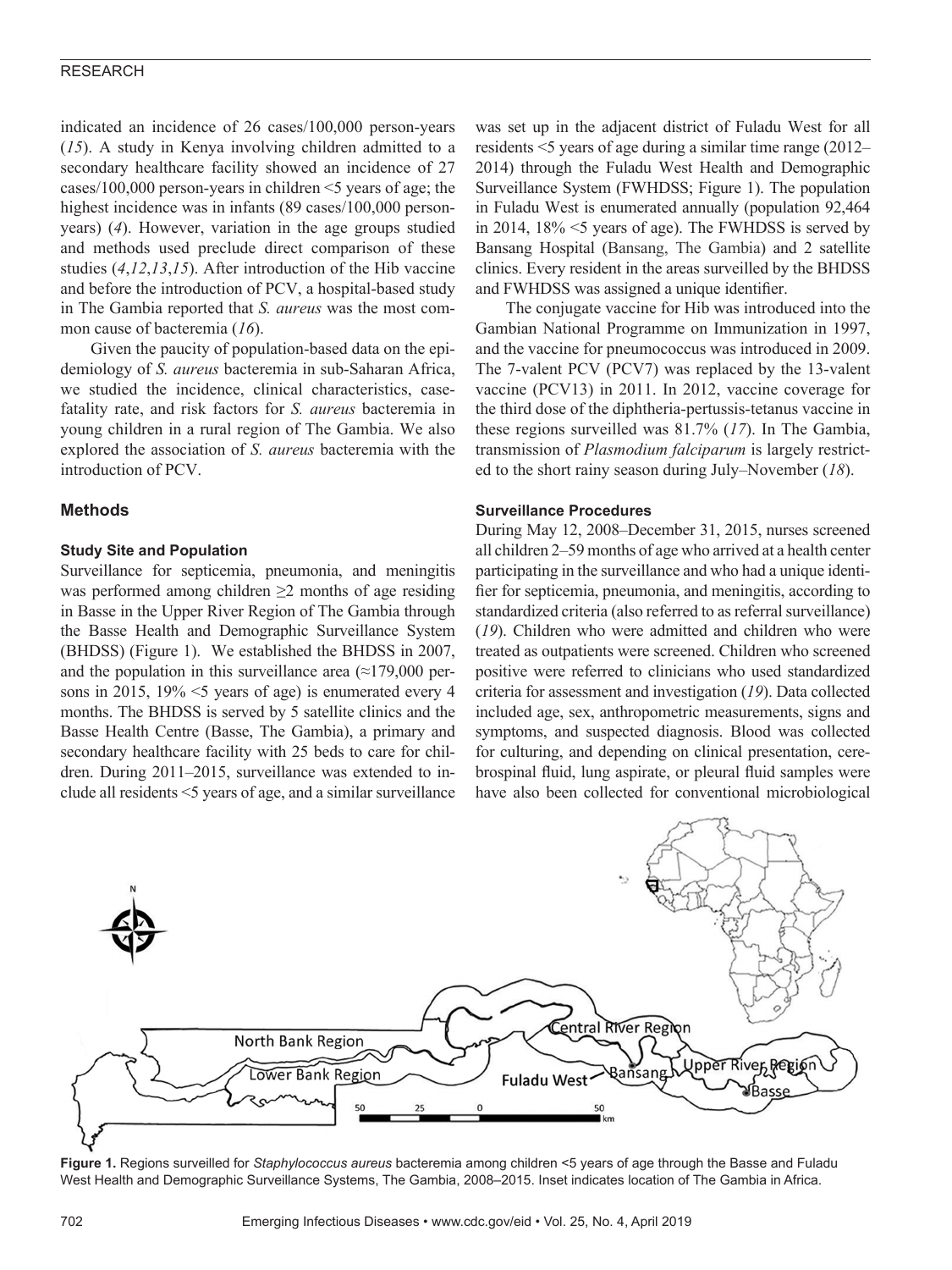tests (*6*). Rapid diagnostic tests for malaria (ICT Malaria *P.f.* Antigen; ICT Diagnostics, http://www.ictdiagnostics.co.za) were routinely performed during the rainy season and at other times at the discretion of the clinician.

During March 1, 2011–December 31, 2015, surveillance was expanded in the BHDSS to include all children 0–59 months of age who were admitted with an acute medical problem from whom a blood sample was collected for culture (also referred to as admission surveillance). During September 12, 2011–December 31, 2014, a similar admission surveillance was conducted for children 0–59 months of age admitted with an acute medical problem using the FWHDSS. All *S. aureus* bacteremia cases were linked to the Health and Demographic Surveillance System databases by using the unique identifier.

#### **Laboratory Methods**

We collected 1–3-mL blood samples from all patients with suspected septicemia, pneumonia, or meningitis; inoculated blood samples into BACTEC bottles (Becton Dickinson, https://www.bd.com); and incubated them in an automated BACTEC 9050 Blood Culture System (Becton Dickinson) for a maximum of 5 days. We subcultured positive cultures on blood agar plates and confirmed isolates as *S. aureus* by using catalase and coagulase tests. We classified cultures that grew *Bacillus* spp., C*orynebacterium* spp., and coagulase-negative *Staphylococcus* as contaminated. We used standard methods to investigate other body fluid samples collected for microbiological tests (*20*). We used disc diffusion methods to determine antimicrobial drug susceptibility according to the Clinical and Laboratory Standards Institute guidelines (*21*). We categorized all *S. aureus* isolates resistant to cefoxitin as methicillin-resistant.

We defined *S. aureus* bacteremia cases as clinically suspected cases of septicemia, pneumonia, meningitis, osteomyelitis, septic arthritis, pyomyositis, or abscess identified by using standardized criteria (*19*) in patients from whom *S. aureus* was isolated from their blood.

### **Statistical Methods**

We used referral and admission surveillance data for statistical analyses. The unique identifier assigned to every patient enabled us to avoid duplication of data in our data set. We used the referral surveillance data to investigate trends in incidence because these data covered a longer period (2008–2015) than the admissions surveillance data (2011–2015). We used both the admission and referral surveillance data to estimate age-specific incidence and the case-fatality ratio (CFR).

We obtained incidence estimates by dividing the number of *S. aureus* bacteremia cases by the number of person-years at risk using the estimated midyear population. To account for the shorter period of observation in 2008 (May 12–

December 31), we calculated person-years at risk as the midyear population multiplied by 234/365. We calculated incidence in neonates using 2 methods, first as cases per 1,000 live births and second as cases per 100,000 person-years. We defined the neonatal period as the time from birth to 28 days of age.

With the referral surveillance data, we assessed trends in incidence over time and variation in incidence before (pre-PCV period, May 12, 2008–May 11, 2010) and after (PCV13 period, January 1, 2013–December 31, 2015) the introduction of PCV7 using Poisson regression with robust error variance to allow for overdispersion. To account for the increased rate of eligible patients requiring blood culture over time, we adjusted the number of *S. aureus* bacteremia cases of each age group and year by multiplying by the ratio of the annual rate of eligible children enrolled over the mean rate of eligible children enrolled during the entire study period (*6*). For the denominators of the pre-PCV and PCV13 periods, we used the average of the corresponding midyear populations indicated by the BHDSS.

We defined CFR as the number of patients with *S. aureus* bacteremia who died before discharge divided by the total number of patients with *S. aureus* bacteremia. We identified potential risk factors for death before discharge using logistic regression, although surveillance was not designed to assess risk factors. We generated weight-for-age and weight-for-height z-scores using the 2006 World Health Organization child growth standards (https://www.who.int/ childgrowth/standards/technical\_report). We considered children with weight-for-age z-scores <3 SDs from the median weight-for-age as severely underweight and weight-forheight z-scores <3 SDs from the median weight-for-height as severely stunted. We performed analyses using Stata 14.0 (https://www.stata.com/stata14) and considered p values <0.05 as the criterion for statistical significance.

#### **Ethics Statement**

Ethics approval for this study was granted by The Gambia Government/Medical Research Council Joint Ethics Committee and the London School of Hygiene and Tropical Medicine Ethics Committee. We obtained written informed consent from the parents or guardians of all patients.

## **Results**

In total, 33,060 children met the criteria for investigation, and 27,851 (84.2%) blood samples were collected and cultured (Figure 2). Contaminants grew in the cultures of 2,539 (9.1%) blood samples; these samples were excluded from analysis because contamination can mask an *S. aureus* bacteremia diagnosis.

## **Bacteremia**

Bacteremia was identified in 1,130 children 0–59 months of age (Table 1). *S. aureus* was isolated in 198 (17.5%)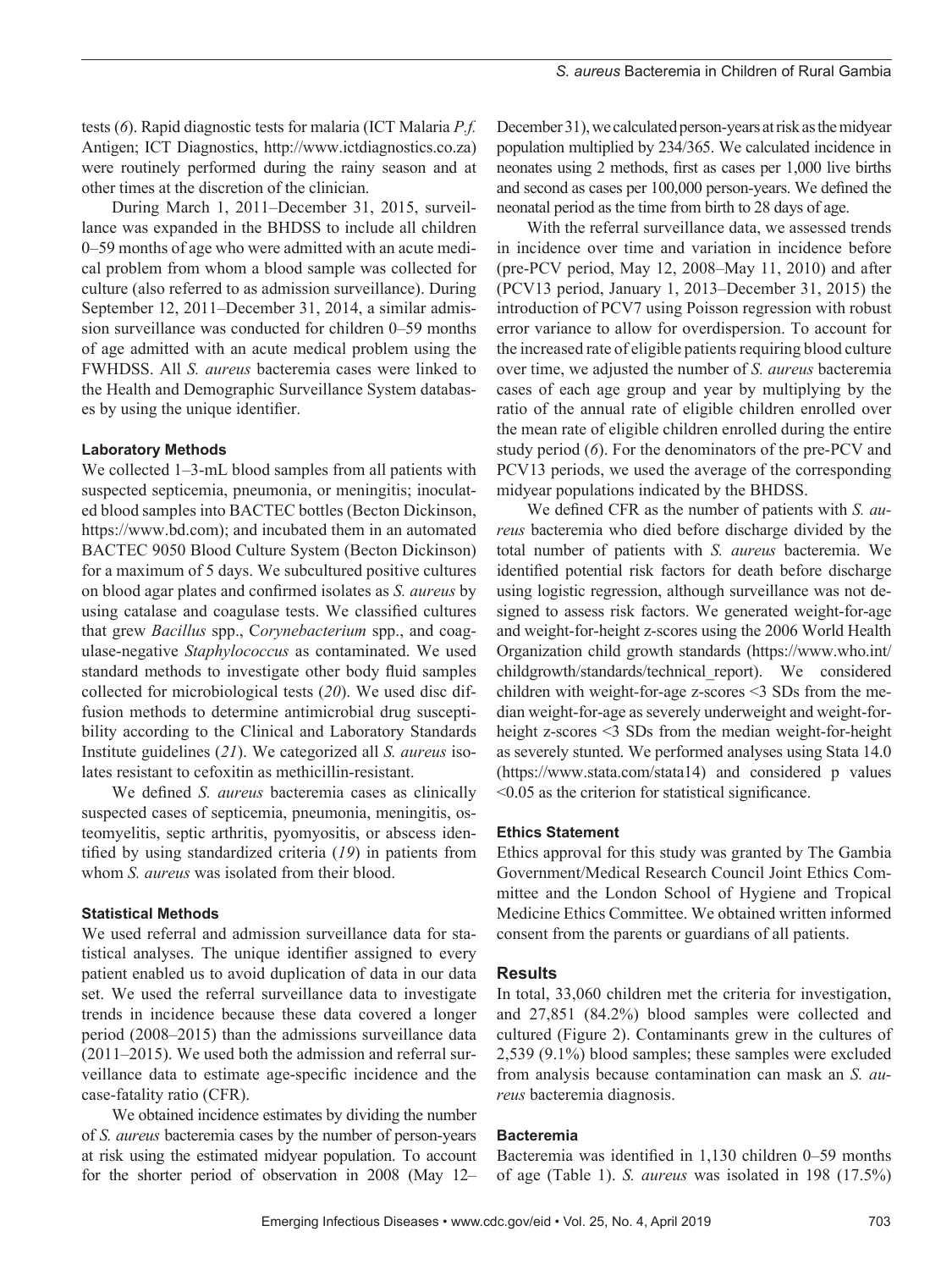## RESEARCH

**Figure 2.** Flowchart of participants included 33,060 children and excluded in study of *Staphylococcus aureus* (0-59 months) bacteremia incidence in children <5 years of age, The Gambia, 2008–2015. Participants were identified through the Basse 27,851  $5.209*$ and Fuladu West Health and Demographic Surveillance No blood culture **Blood cultures** Systems. In total, 521 cases were identified through referral surveillance and 418 through admission surveillance. 932<sup>‡</sup> 24,182 \*Reasons for not having  $198^{+}$ 2,539 **Bacterial** blood culture done included No bacteria S. aureus pathogens other Contaminants unsuccessful venipuncture (n growth than S. aureus = 487), declined consent for venipuncture (n = 416), declined

consent to join study (n = 249), and unknown (n = 4,057). †In total, 76 children were identified through referral surveillance and 122 through admission surveillance. ‡Seven patients had polymicrobial bacteremia (*S. aureus* and a second bacterial pathogen).

children with bacteremia (76 identified through referral surveillance and 122 admission surveillance) and was the most common cause of bacteremia in neonates (46.4%, 84/181). Pathogens other than *S. aureus* were isolated from 932 children: *S. pneumoniae* (35.0%, n = 326), *Salmonella*  spp. (15.1%, n = 141), and *Escherichia* spp. (10.7%, n = 100). In 7 children with bacteremia, *S. aureus* and a second bacterial pathogen were isolated.

### **Patient Characteristics**

Using the combined admission and referral surveillance data, we found that 18.2% (4,541/24,885) of all patients were severely underweight and 10.9% (2,658/24,405) were severely stunted; 18.3% (4,183/22,902) of patients were admitted in the 2 weeks before disease onset. Antimicrobial drug use in the week before onset of signs and symptoms was uncommon. Most patients had fever  $(\geq)37.5^{\circ}$ C) and tachypnea (Table 1).

Among patients with *S. aureus* bacteremia, a diagnosis of suspected septicemia was made in 56.2%, suspected pneumonia in 28.4%, and suspected meningitis in 6.7%. The median duration of hospital stay was 5 (interquartile range 2–6) days (Table 1).

Cough and difficult breathing were experienced more often by patients without bacteremia or with bacteremia caused by other pathogens than by patients with *S. aureus* bacteremia (Table 1). *S. aureus* bacteremia patients were more likely to have a diagnosis of suspected septicemia or other focal sepsis and less likely to have a diagnosis of suspected pneumonia than patients without bacteremia or with bacteremia caused by other pathogens (Table 1).

### **Incidence and Risk Factors for** *S. aureus* **Bacteremia**

Using the combined referral and admission surveillance data (2011–2015 in BDHSS and 2012–2014 in FWDHSS),

we found the incidence of *S. aureus* bacteremia to be 78 (95% CI 67–91) cases/100,000 person-years in children 0–59 months of age. The incidence was highest among neonates (2,080 [95% CI 1,621–2,627] cases/100,000 person-years, 3.5 [95% CI 2.9–4.7] cases/1,000 live births) and decreased in older age groups (Table 2). Incidence of *S. aureus* bacteremia in the 1–11-month age group was 133 (95% CI 99–174) cases/100,000 person-years, and incidence in the 1–4-year age group was 27 (95% CI 20–36) cases/100,000 person-years. Among the 84 *S. aureus* bacteremia cases in neonates, 13 (15.5%) presented in the first week of life and 35 (41.7%) in the second. The incidence of *S. aureus* bacteremia was higher in the wet season than in the dry season (Table 2).

### **Trends in Incidence of** *S. aureus* **Bacteremia**

Using referral surveillance data (2008–2015 in BDHSS), we found the mean annual incidence of *S. aureus* bacteremia in children 2–59 months of age to be 22.3 (95% CI 16.7–29.2) cases/100,000 person-years. The incidence did not change over this period (p value for trend  $= 0.28$ ), although PCV vaccination coverage increased during this period (Figure 3).

Using the referral surveillance data, we observed that 9 cases (10 cases after enrollment rate adjustment) of *S. aureus* bacteremia occurred in the pre-PCV period and 26 cases (23 cases after enrollment rate adjustment) in the PCV13 period. The crude *S. aureus* bacteremia incidence was 16 cases/100,000 person-years in the pre-PCV period and 26 cases/100,000 person-years in the PCV13 period (incidence rate ratio 1.6, 95% CI 0.8–3.5;  $p = 0.19$ ). With the increasing size of the population and after adjusting for increased enrollment of eligible children over time, no significant increase in *S. aureus* bacteremia incidence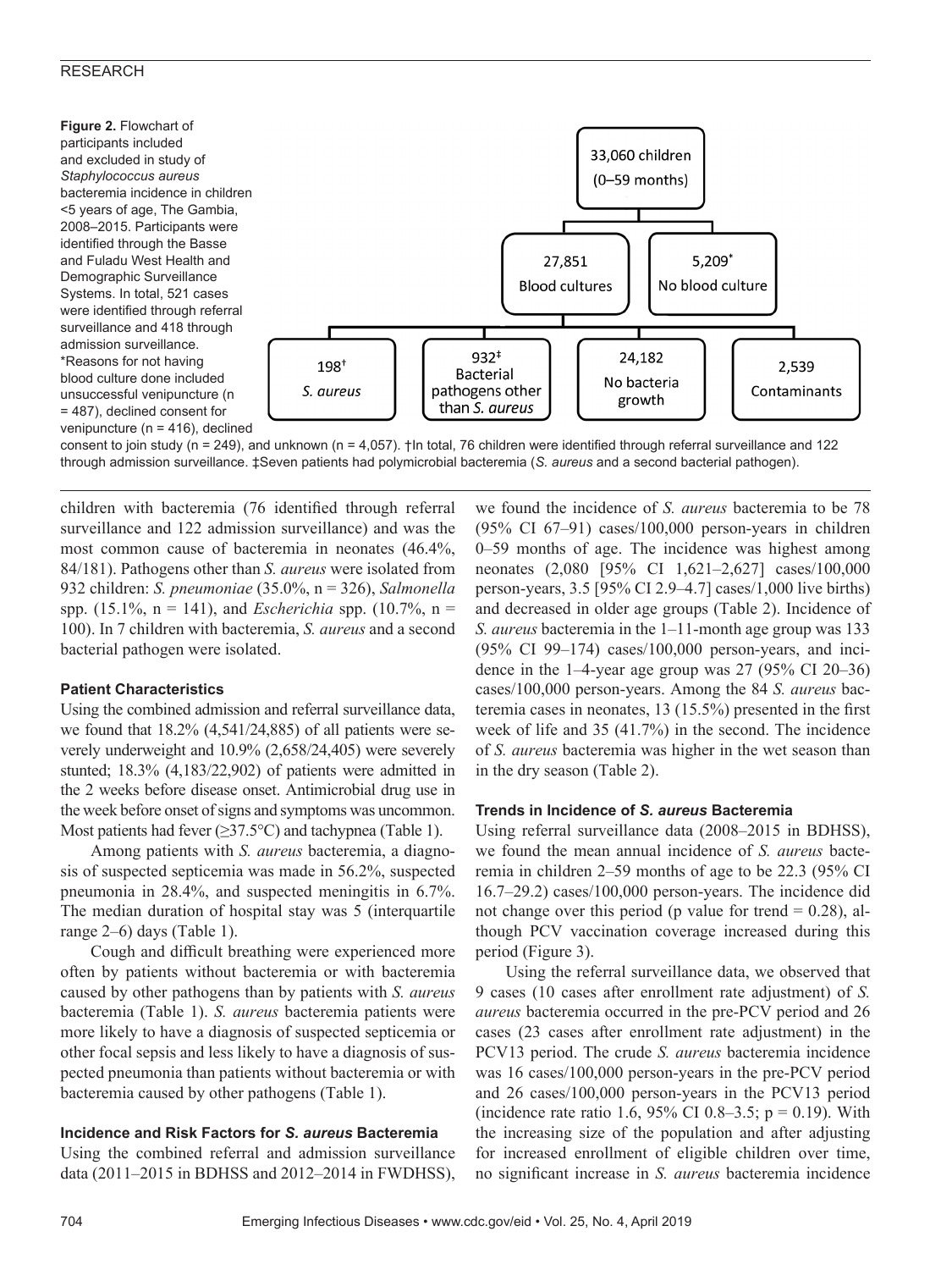|                                                                                                                |  |  |  | Table 1. Characteristics of patients <5 years of age with suspected pneumonia, septicemia, or meningitis with or without |
|----------------------------------------------------------------------------------------------------------------|--|--|--|--------------------------------------------------------------------------------------------------------------------------|
| Staphylococcus aureus bacteremia identified through 2 surveillance systems, The Gambia, 2008–2015 <sup>*</sup> |  |  |  |                                                                                                                          |

|                                              | Patients with S. aureus | Patients with bacteremia caused | Patients without         |
|----------------------------------------------|-------------------------|---------------------------------|--------------------------|
| Patient characteristic                       | bacteremia, $n = 198$   | by other pathogen, $n = 932$    | bacteremia, $n = 24,182$ |
| Age, mo                                      |                         |                                 |                          |
| <1                                           | 84/198 (42.4)           | 97/932 (10.4)                   | 1,911/24,177 (7.9)       |
| $1 - 11$                                     | 61/198 (30.8)           | 310/932 (33.3)                  | 8,675/24,177 (35.9)      |
| $12 - 23$                                    | 33/198 (16.7)           | 265/932 (28.4)                  | 7,505/24,177 (31.0)      |
| $24 - 59$                                    | 20/198 (10.1)           | 260/932 (27.9)                  | 6,086/24,177 (25.2)      |
| Sex                                          |                         |                                 |                          |
| M                                            | 97/198 (49.0)           | 532/932 (57.1)                  | 13,740/24,177 (56.8)     |
| F                                            | 101/198 (51.0)          | 400/932 (42.9)                  | 10,437/24,177 (43.2)     |
| Severely stunted†                            | 20/109 (18.3)           | 216/884 (24.4)                  | 3,425/21,736(15.8)       |
| Mid-upper arm circumference <11 cm           | 81/198 (40.9)           | 184/932 (19.7)                  | 3,080/24,182 (12.7)      |
| Admitted in previous 2 weeks                 | 31/162 (19.1)           | 157/843 (18.6)                  | 3,995/21,897 (18.2)      |
| Hospital stay, d, median (IQR)               | $5(2-6)$                | $4(3-6)$                        | $3(2-4)$                 |
| Disease onset during wet season <sup>+</sup> | 97/198 (49.0)           | 335/932 (35.9)                  | 10,335/24,171 (42.8)     |
| <b>Died</b>                                  | 28/198 (14.1)           | 161/932 (17.3)                  | 860/24,182 (3.6)         |
| Symptoms                                     |                         |                                 |                          |
| Cough                                        | 103/198 (52.0)          | 675/928 (72.7)                  | 19,523/24,148 (80.8)     |
| Difficult breathing                          | 89/197 (45.2)           | 535/927 (57.7)                  | 14,280/24,102 (59.2)     |
| Prostration                                  | 29/197 (14.7)           | 147/918 (16.0)                  | 1,602/23,906 (6.7)       |
| Diarrhea                                     | 38/190 (20.0)           | 271/861 (31.5)                  | 5,798/22,772 (25.5)      |
| Convulsion                                   | 8/198(4.0)              | 72/927 (7.8)                    | 1,174/24,127 (4.9)       |
| Signs                                        |                         |                                 |                          |
| Lower chest wall in-drawing                  | 164/198 (82.8)          | 732/927 (79.0)                  | 17,856/24,129 (74.0)     |
| Meningism                                    | 1/192(0.5)              | 34/867 (3.9)                    | 174/22,841 (0.8)         |
| Altered level of consciousness               | 124/193 (64.2)          | 407/873 (46.6)                  | 9,590/23,518 (40.8)      |
| Axillary temperature                         |                         |                                 |                          |
| $<$ 36.5 $^{\circ}$ C                        | 18/198 (9.1)            | 79/932 (8.5)                    | 2,405/24,182 (9.9)       |
| 36.5°C-37.5°C                                | 40/198 (20.2)           | 147/932 (15.8)                  | 6,819/24,182 (28.2)      |
| $>37.5^{\circ}$ C                            | 140/198 (70.7)          | 706/932 (75.7)                  | 14,958/24,182 (61.9)     |
| Pulse rate, beats/min§                       |                         |                                 |                          |
| Increased for age                            | 84/198 (42.4)           | 621/932 (66.6)                  | 15, 107/24, 182 (62.5)   |
| Respiratory rate, breaths/min¶               |                         |                                 |                          |
| Increased for age                            | 128/198 (64.6)          | 682/932 (73.2)                  | 17, 157/24, 177 (71.0)   |
| Oxygen saturation <92%                       | 33/198 (16.7)           | 116/932 (12.4)                  | 2,140/24,182 (8.8)       |
| Suspected diagnosis#                         |                         |                                 |                          |
| Septicemia                                   | 109/194 (56.2)          | 434/896 (48.4)                  | 8,549/23,068 (37.1)      |
| Pneumonia                                    | 55/194 (28.4)           | 347/896 (38.8)                  | 13,244/23,068 (57.4)     |
| Meningitis                                   | 13/194 (6.7)            | 96/896 (10.7)                   | 718/23,068 (3.1)         |
| Other focal sepsis                           | 17/194 (8.8)            | 19/896 (2.1)                    | 557/23,068 (2.4)         |
| Malaria positivity**                         | 14/131 (10.7)           | 84/723 (11.6)                   | 3,276/21,626 (15.1)      |

\*Values are no. patients/total no. in category (%) except as indicated. Surveillance data are from the Basse Health and Demographic Surveillance System and the Fuladu West Health and Demographic Surveillance System. IQR, interquartile range.

†Defined as weight-for-height z-score <3 SDs from median weight-for-height for the corresponding age group. We calculated weight-for-height using zscores from the 2006 World Health Organization child growth standards in Stata 14.0 (https://www.stata.com/stata14). Neonates were not included in weight-for-height measurements.

‡The wet season occurs during July–November and the dry season during December–June.

§The reference ranges for pulse rates were 70–190 beats/min for children <1 month of age, 80–160 beats/min for children 1–11 months of age, 80–130 beats/min for children 1–2 years of age, 80–120 beats/min for children 3–4 years of age, 75–115 beats/min for children 5–6 years of age, 70–110 beats/min for children 7–9 years of age, and 60–100 beats/min for children >10 years of age.

¶Increased respiratory rate was defined as >60 breaths/min for children <2 months of age, >50 breaths/min for children 2–12 months of age, >40 breaths/ min for children >1–5 years of age.

#Surveillance diagnosis was categorized into mutually exclusive groups in order of severity; meningitis was considered more severe than septicemia, which was considered more severe than pneumonia.

\*\*Malaria was tested using a rapid diagnostic test (ICT Malaria *P.f.* Antigen, ICT Diagnostics, http://www.ictdiagnostics.co.za).

was found between the pre-PCV (18 cases/100,000 personyears) and the PCV13 (23 cases/100,000 person-years) periods (incidence rate ratio 1.3, 95% CI 0.6–2.7;  $p = 0.49$ ).

### **CFRs and Risk Factors Associated with Fatality**

In total, 28 deaths occurred among 198 *S. aureus* bacteremia patients before discharge (CFR 14.1%, 95% CI 9.4%– 20.4%) (Table 1). In comparison, the CFR among patients without bacteremia was 3.6% (95% CI 3.3%–3.8%) and among patients with bacteremia with other pathogens 17.2% (95% CI 14.7%–20.1%). The *S. aureus* bacteremia CFR did not vary by year (p value for trend  $= 0.75$ ) or age group (p value for trend = 0.99). Deaths associated with *S. aureus* bacteremia most often occurred on the day of admission (71.4%, 20/28). During 2011–2015, *S. aureus* bacteremia deaths accounted for 7.0% (12/171) of all deaths in neonates and 3.6% (24/662) of all deaths in children <5 years of age. The risk factors associated with death from *S. aureus* bacteremia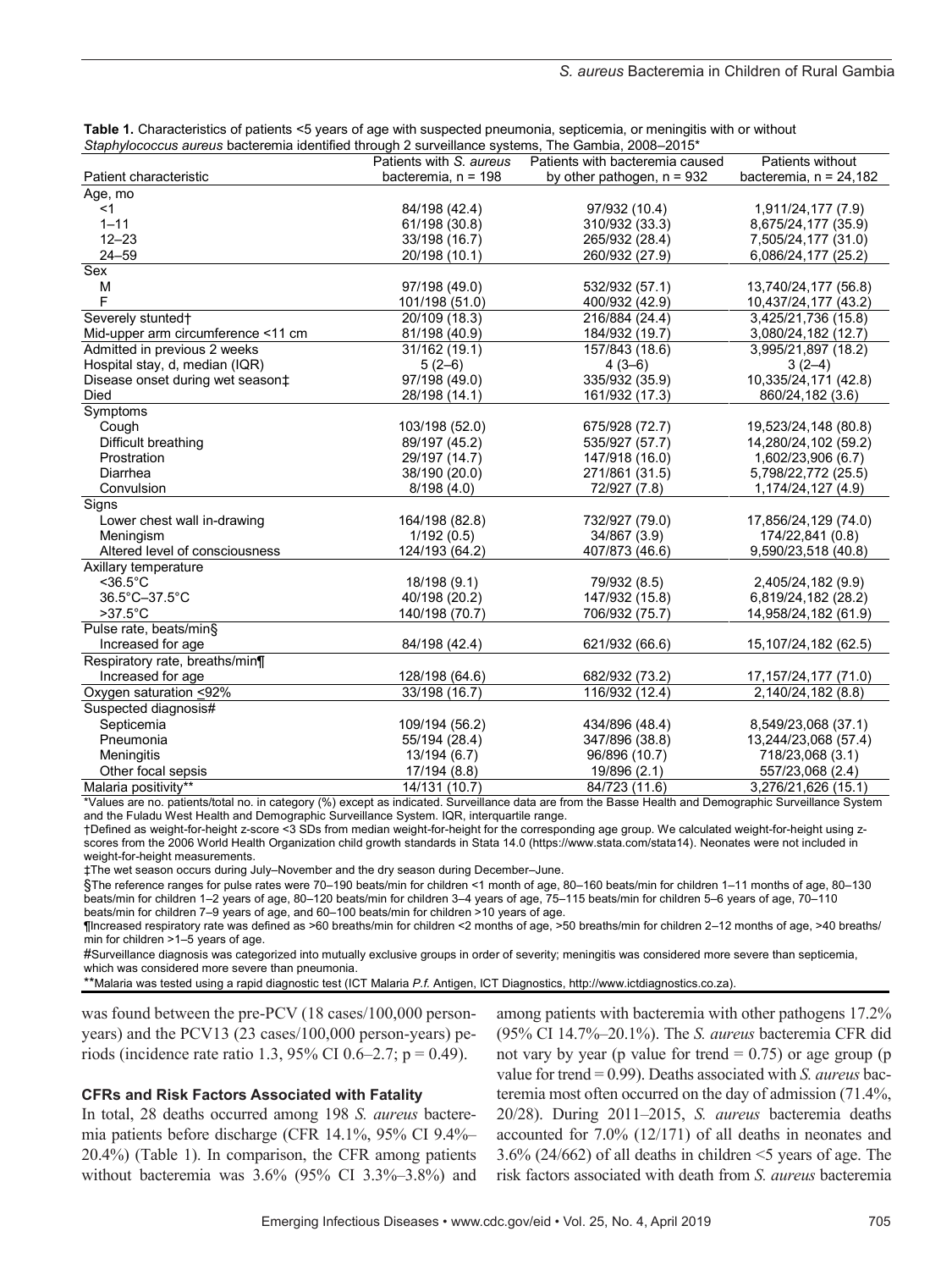|                                                                                                                                                 | No. cases/no. person-years | Incidence, cases/100,000 |                               |         |  |  |  |
|-------------------------------------------------------------------------------------------------------------------------------------------------|----------------------------|--------------------------|-------------------------------|---------|--|--|--|
| Variable                                                                                                                                        | at risk                    | person-years             | Incidence rate ratio (95% CI) | p value |  |  |  |
| Age, mo                                                                                                                                         |                            |                          |                               |         |  |  |  |
| $24 - 59$                                                                                                                                       | 18/128.994                 | 14.0                     |                               |         |  |  |  |
| $12 - 23$                                                                                                                                       | 29/44.433                  | 65.3                     | $4.70(2.6 - 8.4)$             |         |  |  |  |
| $1 - 11$                                                                                                                                        | 53/39,969                  | 132.6                    | $9.50(5.6 - 16.2)$            |         |  |  |  |
| <1                                                                                                                                              | 70/3.367                   | 2079.0                   | 148.99 (88.8-250.1)           | < 0.001 |  |  |  |
| Sex                                                                                                                                             |                            |                          |                               |         |  |  |  |
| М                                                                                                                                               | 82/107,515                 | 76.3                     |                               |         |  |  |  |
|                                                                                                                                                 | 88/109.248                 | 80.6                     | $1.06(0.8-1.4)$               | 0.72    |  |  |  |
| Season                                                                                                                                          |                            |                          |                               |         |  |  |  |
| Dry                                                                                                                                             | 85/144,508                 | 58.8                     |                               |         |  |  |  |
| Wet                                                                                                                                             | 85/72.255                  | 117.6                    | $2.00(1.5 - 2.7)$             | < 0.001 |  |  |  |
| *Surveillance data are from the Basse Health and Demographic Surveillance System and the Fuladu West Health and Demographic Surveillance System |                            |                          |                               |         |  |  |  |

**Table 2.** Factors associated with *Staphylococcus aureus* bacteremia in children <5 years of age identified through 2 surveillance systems, The Gambia, 2011–2015\*

were prostration at clinical presentation and musculoskeletal swelling with or without tenderness (Table 3).

## **Treatment and Susceptibility of Isolates**

Among *S. aureus* bacteremia patients identified through referral surveillance, 17.1% (13/76) received initial empiric therapy with cloxacillin, 23.7% (18/76) ampicillin, 31.6% (24/76) penicillin, and 50.0% (38/76) gentamicin; 50 (65.8%) of these patients received >1 antimicrobial drug. The mortality rate did not differ by empiric therapy. Among the 193 *S. aureus* isolates tested, 3.1% were methicillin-resistant (Table 4).

## **Discussion**

We estimated the incidence and CFR of *S. aureus* bacteremia in a rural part of The Gambia using surveillance data over a 5-year period and evaluated trends in incidence over an 8-year period. The incidence was high, particularly among neonates (3.5 cases/1,000 live births), but did not increase with time (Figure 3). The CFR (14.1%) was substantial (Table 1).

The observed incidence of *S. aureus* bacteremia in The Gambia among children 0–59 months of age (78.4 cases/100,000 person-years) was higher than that for industrialized countries (6.5–42.0 cases/100,000 personyears) (*22*,*23*) and some countries of Africa (*4*) and Asia (*24*,*25*), although lower than that reported for Mozambique (*12*). *S. aureus* bacteremia incidence was reported to be 27 cases/100,000 person-years in children <5 years in Kenya (*4*) and 101 cases/100,000 person-years in Mozambique (*12*). In Thailand, a study that reviewed national hospital-based data on bacteremia reported a *S. aureus* bacteremia incidence of 2.5 cases/100,000 person-years (*24*), whereas a population-based study in Bangladesh that focused on children 1–59 months of age with respiratory symptoms reported an incidence of 9.9 cases/100,000 person-years (*25*). The differences in incidence among studies are likely related to the different selection criteria used in the various studies, nutritional status of the

patients, presence of concurrent medical conditions, or high levels of antimicrobial drug use without a prescription, especially in Asia (*26*).

During 2008–2015, we found no trend in *S. aureus* bacteremia incidence in The Gambia. Researchers in industrialized countries have shown an increase in the proportion of all bacteremia cases caused by *S. aureus* after the introduction of PCV (*27*). However, our data do not support an association between *S. aureus* bacteremia incidence and the introduction of PCV. Further studies in different settings could help confirm this finding.

The incidence of *S. aureus* bacteremia was highest in neonates, 8 times that reported in Kenya (*4*), and *S. aureus* was the most common cause of bacteremia in this age group. This finding is similar to those of other studies conducted in Africa (*12*,*14*), where *S. aureus* was responsible for 39.0%–56.2% of isolates recovered from neonates. *S. aureus* carriage, which is likely a prerequisite for disease, is also highest during the neonatal period, higher than the carriage of *S. pneumoniae* and *H. influenzae* (*28*). In addition to high rates of acquisition of *S. aureus*



**Figure 3.** Unadjusted annual incidence of *Staphylococcus aureus* bacteremia (cases/100,000 person-years) in children 2–59 months of age, Basse, The Gambia, 2008–2015. Cases were identified by referral surveillance through the Basse Health and Demographic Surveillance System. Arrows indicate introduction of PCV7 and PCV13. PCV7, 7-valent pneumococcal conjugate vaccine; PCV13, 13-valent pneumococcal conjugate vaccine.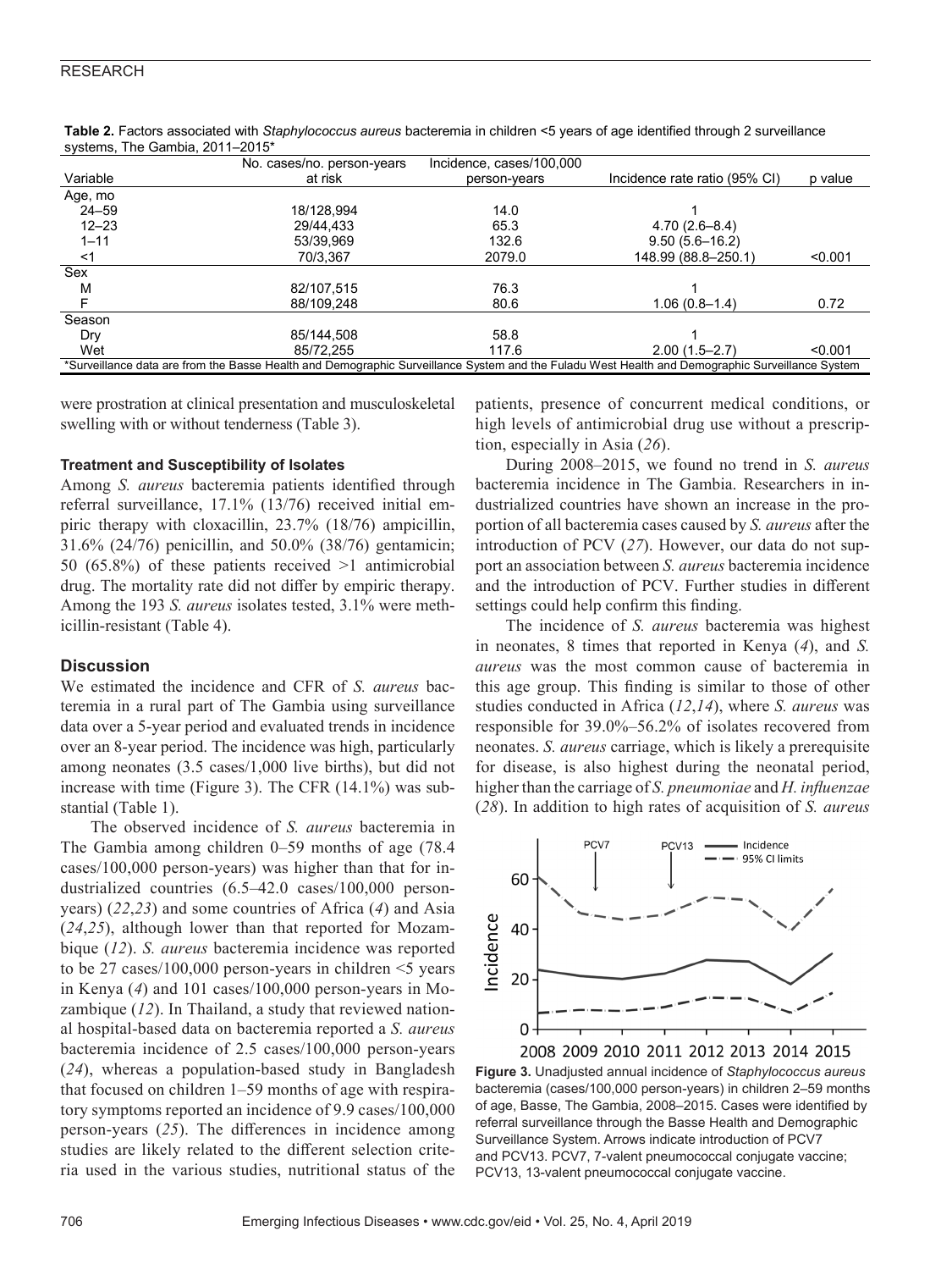| Table 3. Sociodemographic and clinical parameters associated with death from Staphylococcus aureus bacteremia among children <5 |  |  |
|---------------------------------------------------------------------------------------------------------------------------------|--|--|
| years of age identified through 2 surveillance systems, The Gambia, 2008–2015*                                                  |  |  |

| Age, mo<br>Referent<br>Referent<br>$<$ 1<br>13/84 (15.5)<br>$1 - 11$<br>8/61(13.1)<br>$0.8(0.3 - 2.1)$<br>$0.9(0.4 - 2.6)$<br>$12 - 23$<br>4/33(12.1)<br>$0.8(0.2 - 2.5)$<br>$1.3(0.4 - 4.6)$<br>24-59<br>3/20(15.0)<br>$1.0(0.3 - 3.8)$<br>0.961<br>$1.1(0.3 - 4.6)$<br>0.96<br>Sex<br>Referent<br>М<br>16/97 (16.5)<br>F<br>0.35<br>12/101 (11.9)<br>$0.7(0.3-1.5)$<br>Severely stunted§<br>20/150 (13.3)<br>Referent<br>No<br>Yes<br>5/41(12.2)<br>$0.9(0.3 - 2.6)$<br>0.85<br>Axillary temperature<br>36.5°C-37.5°C<br>4/18(22.2)<br>Referent<br>$<$ 36.5 $^{\circ}$ C<br>4/40(10.0)<br>$0.4(0.1-1.8)$ | Parameter | Deaths/persons at risk (%) Unadjusted OR (95% CI) p value Adjusted OR (95% CI)+ |  | p value |
|------------------------------------------------------------------------------------------------------------------------------------------------------------------------------------------------------------------------------------------------------------------------------------------------------------------------------------------------------------------------------------------------------------------------------------------------------------------------------------------------------------------------------------------------------------------------------------------------------------|-----------|---------------------------------------------------------------------------------|--|---------|
|                                                                                                                                                                                                                                                                                                                                                                                                                                                                                                                                                                                                            |           |                                                                                 |  |         |
|                                                                                                                                                                                                                                                                                                                                                                                                                                                                                                                                                                                                            |           |                                                                                 |  |         |
|                                                                                                                                                                                                                                                                                                                                                                                                                                                                                                                                                                                                            |           |                                                                                 |  |         |
|                                                                                                                                                                                                                                                                                                                                                                                                                                                                                                                                                                                                            |           |                                                                                 |  |         |
|                                                                                                                                                                                                                                                                                                                                                                                                                                                                                                                                                                                                            |           |                                                                                 |  |         |
|                                                                                                                                                                                                                                                                                                                                                                                                                                                                                                                                                                                                            |           |                                                                                 |  |         |
|                                                                                                                                                                                                                                                                                                                                                                                                                                                                                                                                                                                                            |           |                                                                                 |  |         |
|                                                                                                                                                                                                                                                                                                                                                                                                                                                                                                                                                                                                            |           |                                                                                 |  |         |
|                                                                                                                                                                                                                                                                                                                                                                                                                                                                                                                                                                                                            |           |                                                                                 |  |         |
|                                                                                                                                                                                                                                                                                                                                                                                                                                                                                                                                                                                                            |           |                                                                                 |  |         |
|                                                                                                                                                                                                                                                                                                                                                                                                                                                                                                                                                                                                            |           |                                                                                 |  |         |
|                                                                                                                                                                                                                                                                                                                                                                                                                                                                                                                                                                                                            |           |                                                                                 |  |         |
|                                                                                                                                                                                                                                                                                                                                                                                                                                                                                                                                                                                                            |           |                                                                                 |  |         |
|                                                                                                                                                                                                                                                                                                                                                                                                                                                                                                                                                                                                            |           |                                                                                 |  |         |
| $>37.5^{\circ}$ C<br>0.48<br>20/140 (14.3)<br>$0.6(0.2 - 2.0)$                                                                                                                                                                                                                                                                                                                                                                                                                                                                                                                                             |           |                                                                                 |  |         |
| Pulse rate, beats/min¶                                                                                                                                                                                                                                                                                                                                                                                                                                                                                                                                                                                     |           |                                                                                 |  |         |
| Within reference ranges<br>Referent<br>13/114 (11.4)                                                                                                                                                                                                                                                                                                                                                                                                                                                                                                                                                       |           |                                                                                 |  |         |
| $1.7(0.8 - 3.8)$<br>0.20<br>Increased for age<br>15/84 (17.9)                                                                                                                                                                                                                                                                                                                                                                                                                                                                                                                                              |           |                                                                                 |  |         |
| Respiratory rate, breaths/min#                                                                                                                                                                                                                                                                                                                                                                                                                                                                                                                                                                             |           |                                                                                 |  |         |
| Within reference ranges<br>8/70 (11.4)<br>Referent                                                                                                                                                                                                                                                                                                                                                                                                                                                                                                                                                         |           |                                                                                 |  |         |
| Increased for age<br>20/128 (15.6)<br>0.41<br>$1.4(0.6-3.5)$                                                                                                                                                                                                                                                                                                                                                                                                                                                                                                                                               |           |                                                                                 |  |         |
| Need for oxygen supplementation                                                                                                                                                                                                                                                                                                                                                                                                                                                                                                                                                                            |           |                                                                                 |  |         |
| No<br>21/165 (12.7)<br>Referent                                                                                                                                                                                                                                                                                                                                                                                                                                                                                                                                                                            |           |                                                                                 |  |         |
| Yes<br>0.22<br>7/33(21.2)<br>$1.9(0.7 - 4.8)$                                                                                                                                                                                                                                                                                                                                                                                                                                                                                                                                                              |           |                                                                                 |  |         |
| Season                                                                                                                                                                                                                                                                                                                                                                                                                                                                                                                                                                                                     |           |                                                                                 |  |         |
| Dry<br>18/101 (17.8)<br>Referent                                                                                                                                                                                                                                                                                                                                                                                                                                                                                                                                                                           |           |                                                                                 |  |         |
| Wet<br>10/97 (10.3)<br>$0.5(0.2 - 1.2)$<br>0.13                                                                                                                                                                                                                                                                                                                                                                                                                                                                                                                                                            |           |                                                                                 |  |         |
| Cough                                                                                                                                                                                                                                                                                                                                                                                                                                                                                                                                                                                                      |           |                                                                                 |  |         |
| Referent<br>No<br>13/95 (13.7)                                                                                                                                                                                                                                                                                                                                                                                                                                                                                                                                                                             |           |                                                                                 |  |         |
| Yes<br>15/103 (14.6)<br>0.86<br>$1.1(0.5 - 2.4)$                                                                                                                                                                                                                                                                                                                                                                                                                                                                                                                                                           |           |                                                                                 |  |         |
| Difficult breathing                                                                                                                                                                                                                                                                                                                                                                                                                                                                                                                                                                                        |           |                                                                                 |  |         |
| <b>No</b><br>14/108 (13.0)<br>Referent                                                                                                                                                                                                                                                                                                                                                                                                                                                                                                                                                                     |           |                                                                                 |  |         |
| Yes<br>14/89 (15.7)<br>0.58<br>$1.3(0.6 - 2.8)$                                                                                                                                                                                                                                                                                                                                                                                                                                                                                                                                                            |           |                                                                                 |  |         |
| Prostration                                                                                                                                                                                                                                                                                                                                                                                                                                                                                                                                                                                                |           |                                                                                 |  |         |
| Referent<br>No<br>17/168 (10.1)<br>Referent                                                                                                                                                                                                                                                                                                                                                                                                                                                                                                                                                                |           |                                                                                 |  |         |
| 11/29 (37.9)<br>Yes<br>$5.4(2.2 - 13.4)$<br>0.0004<br>$5.7(2.2 - 14.8)$<br>0.01                                                                                                                                                                                                                                                                                                                                                                                                                                                                                                                            |           |                                                                                 |  |         |
| Admitted in previous 2 weeks                                                                                                                                                                                                                                                                                                                                                                                                                                                                                                                                                                               |           |                                                                                 |  |         |
| <b>No</b><br>20/131 (15.3)<br>Referent                                                                                                                                                                                                                                                                                                                                                                                                                                                                                                                                                                     |           |                                                                                 |  |         |
| Yes<br>2/31(6.5)<br>$0.4(0.1-1.7)$<br>0.16                                                                                                                                                                                                                                                                                                                                                                                                                                                                                                                                                                 |           |                                                                                 |  |         |

\*Surveillance data are from the Basse Health and Demographic Surveillance System and the Fuladu West Health and Demographic Surveillance System. OR, odds ratio.

†Adjusted for age only.

‡p value for trend.

§Defined as weight-for-height z-score <3 SDs from median weight-for-height for the corresponding age group. We calculated weight-for-height using zscores from the 2006 World Health Organization child growth standards in Stata 14.0 (https://www.stata.com/stata14). Neonates were not included in weight-for-height measurements.

¶The reference ranges for pulse rates were 70–190 beats/min for children <1 month of age, 80–160 beats/min for children 1–11 months of age, 80–130 beats/min for children 1–2 years of age, 80–120 beats/min for children 3–4 years of age, 75–115 beats/min for children 5–6 years of age, 70–110 beats/min for children 7–9 years of age, and 60–100 beats/min for children >10 years of age.

#Increased respiratory rate was defined as >60 breaths/min for children <2 months of age, >50 breaths/min for children 2–12 months of age, >40 breaths/ min for children >1–5 years of age.

during the neonatal period, other reasons for the high risk for *S. aureus* bacteremia might include an immature immune system (*29*).

In our study, only 16% of the *S. aureus* bacteremia cases in neonates presented within the first week of life, unlike for group B *Streptococcus* disease, where 80% of parents seek treatment for their neonates within this period (*30*). Reasons for the difference in timing of treatment might relate to the age at and source of *S. aureus* acquisition.

We found *S. aureus* bacteremia to be more common during the wet season. This seasonal variation might

relate to *S. aureus* colonization (a prerequisite for disease), which is highest during the wet season (*31*), or seasonal differences in the incidence of viral infections, which are known to disrupt mucosal epithelium, thereby encouraging *S. aureus* invasion (*32*). In a study of US adults (*33*), the peak incidence of *S. aureus* infection occurred during the winter months and coincided with the peak incidence of viral infections. In Africa, the incidence of viral infections usually peaks during the wet season (*34*), coinciding with the peak *S. aureus* bacteremia incidence.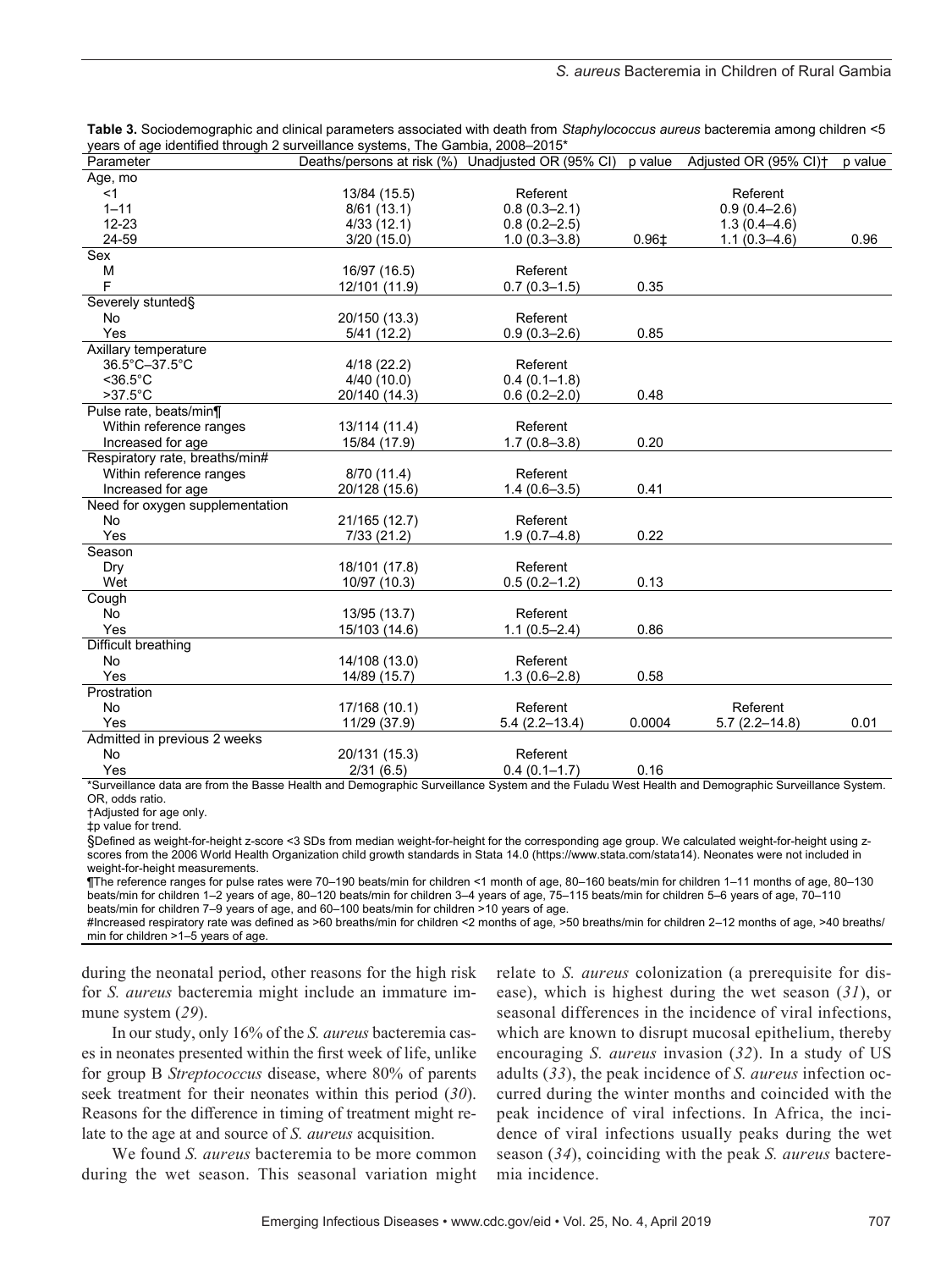## RESEARCH

| 301 VUINCITUD 3 VULTIUS, THE ORITIDIO, ZUUU-ZU IU                                                                                                |                     |                   |                      |                   |  |  |  |
|--------------------------------------------------------------------------------------------------------------------------------------------------|---------------------|-------------------|----------------------|-------------------|--|--|--|
| Antimicrobial drug                                                                                                                               | No. isolates tested | No. (%) sensitive | No. (%) intermediate | No. (%) resistant |  |  |  |
| Cefoxitin+                                                                                                                                       | 193                 | 187 (96.9)        |                      | 6(3.1)            |  |  |  |
| Chloramphenicol                                                                                                                                  | 186                 | 176 (94.6)        | 2(1.1)               | 8(4.3)            |  |  |  |
| Cotrimoxazole                                                                                                                                    | 180                 | 119 (66.1)        | 21(11.7)             | 40(22.2)          |  |  |  |
| Erythromycin                                                                                                                                     | 173                 | 141 (81.5)        | 24 (13.9)            | 8(4.6)            |  |  |  |
| Gentamicin                                                                                                                                       | 177                 | 174 (98.3)        |                      | 3(1.7)            |  |  |  |
| Oxacillin                                                                                                                                        | 194                 | 170 (87.6)        | 24(12.4)             |                   |  |  |  |
| Tetracycline                                                                                                                                     | 180                 | 128 (71.1)        | 2(1.1)               | 50(27.8)          |  |  |  |
| *Surveillance data are from the Basse Health and Demographic Surveillance System and the Fuladu West Health and Demographic Surveillance System. |                     |                   |                      |                   |  |  |  |
| †Cefoxitin was used as a surrogate for methicillin-resistant isolates as recommended by the Clinical and Laboratory Standards Institute (21).    |                     |                   |                      |                   |  |  |  |

**Table 4.** Antimicrobial drug susceptibility of *Staphylococcus aureus* isolates from children <5 years of age identified through 2 surveillance systems, The Gambia, 2008–2015\*

The CFR in our study was similar to (*10*) or greater than that reported by others (*12*,*23*). Variation in CFRs could be explained by differences between study populations in terms of age, quality of and access to healthcare, focus of infection, antimicrobial drug resistance rates, severity of *S. aureus* bacteremia, or presence of concurrent medical conditions. In our study, 71.4% of deaths occurred on the day of admission, which might be a reflection of severity of disease when care was sought. Even though age is strongly associated with *S. aureus* bacteremia–related death (*10*,*11*), in our study CFR did not vary with age.

The strengths of our study were that the surveillance was population-based and uninterrupted and that blood culture was performed on >84% of eligible patients. However, the study also had some limitations. First, incidence might have been underestimated because some persons with *S. aureus* bacteremia never seek treatment at hospitals and the sensitivity of blood culture is <100%. Second, an increasing rate of enrollment and investigation over time required adjustment of annual case counts. Third, prior use of antimicrobial drugs, although uncommon in our study area, might have reduced the detection of *S. aureus* bacteremia by blood culture. Last, our study was not specifically designed to evaluate risk factors for *S. aureus* bacteremia. For example, *S. aureus* nasal carriage, hospitalization in the previous 6 months, and HIV status were not systematically assessed.

In conclusion, we demonstrated that the incidence of *S. aureus* bacteremia is high in rural Gambia, especially in neonates and infants. Strategies are urgently needed to reduce the burden of *S. aureus* bacteremia and should target children in their first month of life.

### **Acknowledgments**

We thank the staffs of Basse District Hospital (formerly known as Basse Health Centre), Bansang Hospital, and the health facilities in Demba Kunda, Fatoto, Gambissara, Garawol, Koina, Brikama Ba, and Jakhaly. We also thank the staff of the Expanded Programme on Immunisation of The Gambia and the government of The Gambia for their ongoing collaboration with the Medical Research Council Unit The Gambia. We appreciate all staff at the Medical Research Council Unit The Gambia Basse Field Station (especially the staff who worked on the

Pneumococcal Surveillance Project and the BHDSS and FWHDSS) for their support and the residents living in the regions surveilled by the BHDSS and FWHDSS for participating in the study staff. We are particularly grateful to the parents and guardians who allowed their children to participate in this study.

The work was supported by GAVI's Pneumococcal Vaccines Accelerated Development and Introduction Plan (Bloomberg School of Public Health, Johns Hopkins University, Baltimore, MD, USA), the Bill & Melinda Gates Foundation (OPP 1020372), and the UK Medical Research Council.

## **About the Author**

Dr. Odutola is a PhD student working at the Medical Research Council Unit The Gambia at the London School of Hygiene and Tropical Medicine, London, UK. Her research interests include epidemiology and *S. aureus* diseases.

### **References**

- 1. United Nations Inter-agency Group for Child Mortality Estimation. Levels & trends in child mortality report 2017. New York: United Nations Children's Fund; 2017.
- 2. Liu L, Johnson HL, Cousens S, Perin J, Scott S, Lawn JE, et al.; Child Health Epidemiology Reference Group of WHO and UNICEF. Global, regional, and national causes of child mortality: an updated systematic analysis for 2010 with time trends since 2000. Lancet. 2012;379:2151–61. http://dx.doi.org/10.1016/ S0140-6736(12)60560-1
- 3. Blomberg B, Manji KP, Urassa WK, Tamim BS, Mwakagile DS, Jureen R, et al. Antimicrobial resistance predicts death in Tanzanian children with bloodstream infections: a prospective cohort study. BMC Infect Dis. 2007;7:43. http://dx.doi.org/ 10.1186/1471-2334-7-43
- 4. Berkley JA, Lowe BS, Mwangi I, Williams T, Bauni E, Mwarumba S, et al. Bacteremia among children admitted to a rural hospital in Kenya. N Engl J Med. 2005;352:39–47. http://dx.doi.org/10.1056/NEJMoa040275
- 5. Oluwalana C, Howie SR, Secka O, Ideh RC, Ebruke B, Sambou S, et al. Incidence of *Haemophilus influenzae* type b disease in The Gambia 14 years after introduction of routine *Haemophilus influenzae* type b conjugate vaccine immunization. J Pediatr. 2013;163(Suppl):S4–7. http://dx.doi.org/10.1016/ j.jpeds.2013.03.023
- 6. Mackenzie GA, Hill PC, Jeffries DJ, Hossain I, Uchendu U, Ameh D, et al. Effect of the introduction of pneumococcal conjugate vaccination on invasive pneumococcal disease in The Gambia: a population-based surveillance study. Lancet Infect Dis. 2016;16:703–11. http://dx.doi.org/10.1016/S1473-3099(16)00054-2